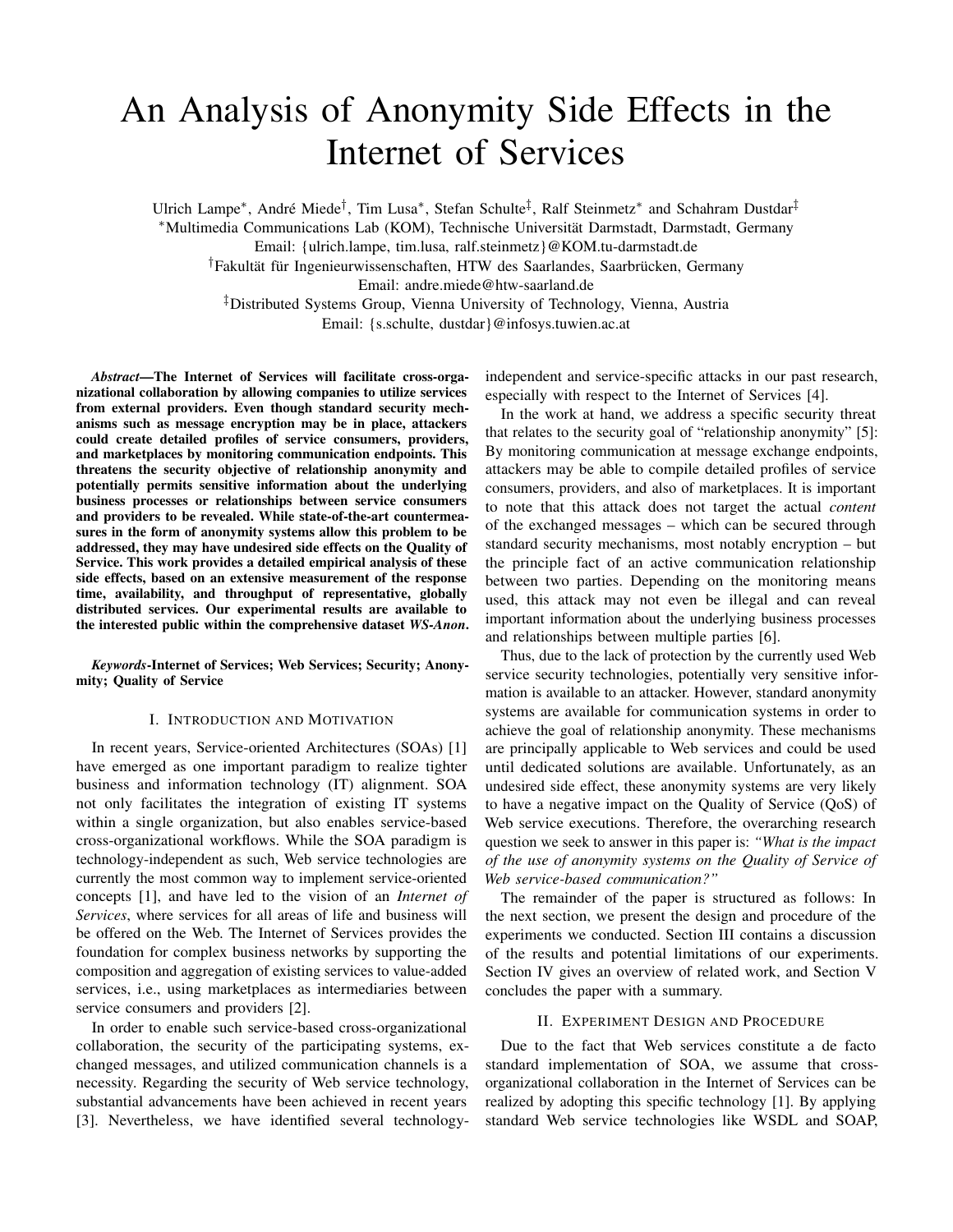communication is conducted using HTTP or HTTPS. Thus, it is possible to apply well-proven anonymity networks such as the ones presented within Section II-B.

In our experiments, we invoke Web services on the Internet and measure their QoS levels. We choose a testbed-based approach because it will be a good indicator for the potential QoS behavior in the Internet of Services. Specifically, we utilize real-world networks (i.e., the Internet), because this eliminates the need for a complex modeling of Internet traffic. We further employ real-world anonymity systems with real-world users, with which modeling errors are avoided, because complex systems (including user behavior) do not have to be rebuilt.

In contrast to our previous work [7], we do not employ existing, publicly available Web services, but implement our own customized Web service. This permits a more accurate measurement of QoS parameters. For instance, it can be verified that the partial unavailability of a Web service results from the network (or anonymity system), and not from a technical problem on the server. In addition, our own implementation permits a global distribution of servers and Web services, which is a key element of the envisioned Internet of Services [2].

Technically, the distribution of services has been achieved through deployment in the *PlanetLab* network [8]. PlanetLab is a globally distributed network of computers hosted by research institutions. As of mid-2012, it consisted of more than 1,000 nodes at approximately 500 sites. While no testbed can in the end represent the actual Internet [9], PlanetLab nevertheless offers an acceptable degree of abstraction for the scenario applied in this paper.

The next sections describe which QoS parameters and anonymity systems we chose for our experiments. We further present the measurement infrastructure and procedure.

## *A. Quality of Service Parameters*

According to Schmitt, "QoS is the well-defined and controllable behavior of a system with respect to quantifiable parameters" [10]. Within service-oriented computing, QoS plays a very vital role: Service requesters require the service provider to fulfill a specific QoS level [11]. Hence, QoS guarantees are written down in *service level agreements* and are a major reason for selecting a particular service. We employ a QoS model by Repp [12], which has been specifically devised in the context of service-based systems.

Based on a seminal work on QoS-aware Web service composition by Menascé et al. [13], we select three quantitatively measurable QoS parameters from this model:

- *Response time* relates to the performance aspect of efficiency. It is measured as the time difference between the initiation of a Web service request and the reception of the corresponding reply.
- *Availability* is an aspect of dependability and trustability. It is measured as the ratio between the successful number of calls and the total number of calls of a Web service, i.e., it corresponds to the probability that a Web service is available.

• *Throughput* – in correspondence with response time – relates to the aspect of efficiency. It is measured by the maximum number of successful parallel invocations of a Web service, i.e., the number of service instances a service host is able to provide at the same time.

#### *B. Anonymity Systems*

Since the seminal work on anonymity by Chaum [14], a variety of both theoretical and live systems for providing anonymous communication has been developed and deployed [15]. In the work at hand, we focus on two low-latency anonymity systems that have also been evaluated in our previous work [7], namely *Tor*<sup>1</sup> ("The Onion Router") [16] and *JonDo*<sup>2</sup>. We deliberately do *not* set up our own anonymity network, because the very function principal of such network implies that the nodes are operated by third parties that cannot be linked to the initial sender of a message.

In contrast to our previous research, we did not examine *I2P*<sup>3</sup> ("Invisible Internet Project"). Although I2P improves continually, it is not mature enough for the scenarios described; in fact, the developers themselves point out the "relatively small size of the network and the lack of extensive academic review" on the project's Web site.

Tor is chosen because of its low-latency characteristics, world-wide distribution, and easy deployment. The Tor network is based on the participation of (anonymous) volunteers who operate nodes. At a specified time frequency, three (new) nodes are chosen by the sender at random – forming a so-called circuit of entrance, middle, and exit Tor router – to relay messages between the sender and the destination. Due to an "onion-style" encryption, each node only knows the preceding sender and subsequent receiver in the communication chain, but not the initial sender and receiver in conjunction [17].

JonDo is selected due to its strong security measures, such as a mandatory certification for node operators, its easy deployment, and its high reputation based on the research background of its developers. In JonDo, the client can choose between different "Mixes" or cascades of them, which are operated by certified providers. A Mix basically obfuscates the relationship between its input and output of messages so that an observer cannot link both message sets. JonDo provides the option of using the system for free or paying for additional features. Because the free version does not support the use of secure transport protocols like HTTPS, we only employ the commercial alternative in our experiments.

For more information regarding Tor and JonDo, we refer the interested reader to our previous work [7] or the respective project Web sites, which also provide conceptual comparisons of different systems.

# *C. Measurement Infrastructure and Procedure*

For the realization of empirical measurements, we have implemented a prototypical infrastructure. As depicted in

<sup>1</sup>http://www.torproject.org/

<sup>2</sup>http://anonymous-proxy-servers.net/

<sup>3</sup>http://www.i2p2.de/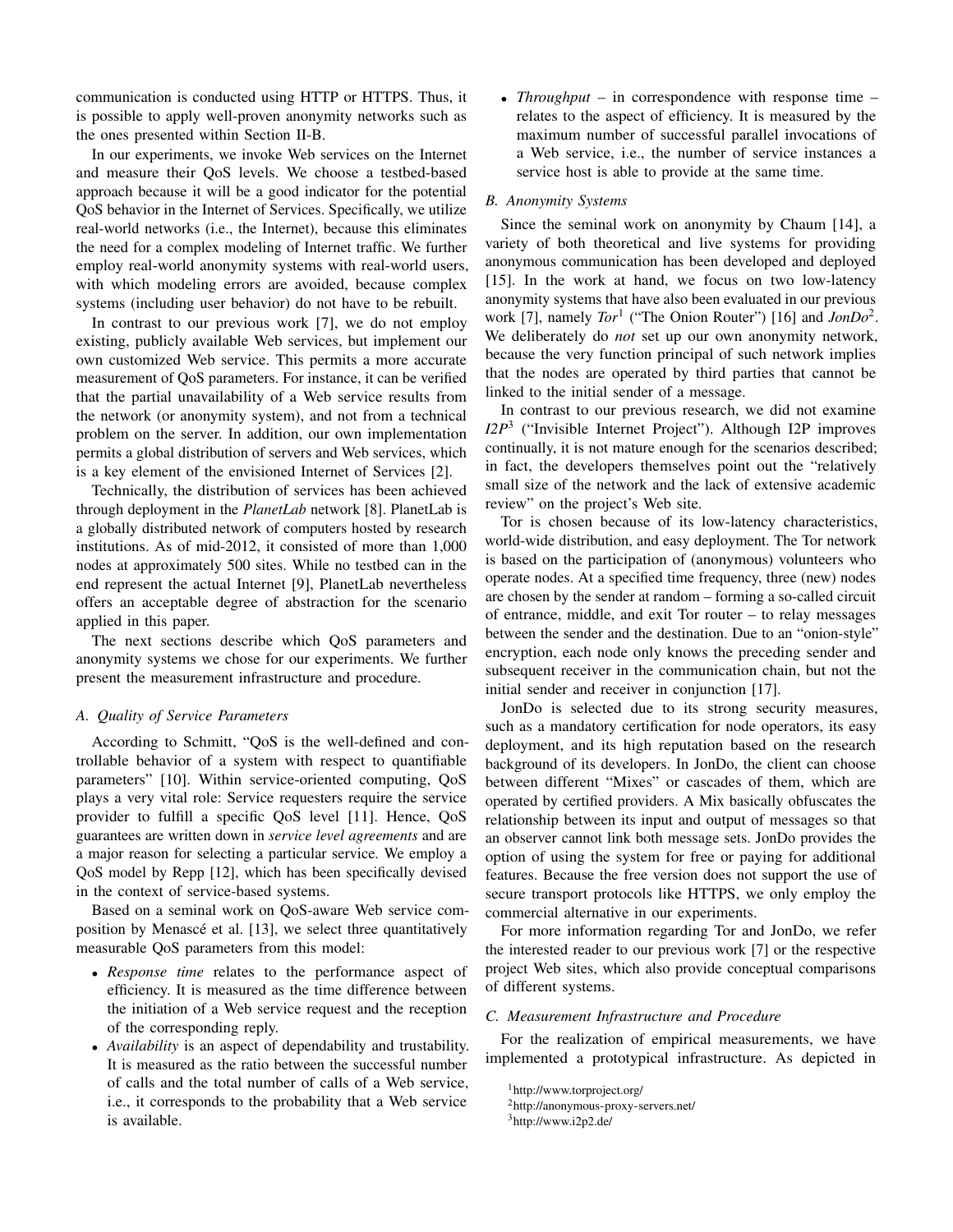

Figure 1. Schematic overview of the measurement infrastructure for the experiment.

Figure 1, the infrastructure comprises three components:

- A Java-based client tool, which runs on a dedicated machine located in Darmstadt, Germany, with a high bandwidth Internet connection, which conducts the Web service calls.
- A Java-based Web service, which is deployed on multiple nodes within the global PlanetLab network that serve the client. The worldwide distribution of servers – which is reflected by the country codes in Table I in the appendix – is inspired by empirical studies of public Web services [18], [19].
- A database, which is provided through a data center in Germany and is utilized for logging all results.

To initiate a new experiment, the client tool is provided with configuration parameters. These parameters include the number of test batches, each of which comprising of a number of individual measurements to be executed, and the time interval between the start of these batches. In addition, the target server and utilized *access mechanisms* – i.e., direct, JonDo, and/or Tor – are specified.

For each batch, client and target server first synchronize their clocks using the *Network Time Protocol*. Subsequently, for each individual measurement, a new ID is retrieved and a new log record is written into the database. Then, a SOAP message with random payload is generated. The payload is approximately 2 KB in size and comprises *String* and *Integer* arrays. These payload characteristics reflect the findings of an empirical study by Kim and Rosu [19]. The request is sent to our Web service on the target server, which responds with a SOAP message with new random data of the same structure. In accordance with our scenario, the content of all message transfers is encrypted using HTTPS. Upon transmission and receipt of a SOAP message on both client and server side, the

log record is updated with a timestamp. If an error occurs in the initial transmission of the request, the client only logs the corresponding error code.

In general, the measurements are conducted in sequence, i.e., the next Web service request is initiated after the previous request has been completed or timed out. However, in order to measure throughput, a predefined number of Web service requests are transmitted in parallel. For this purpose, we set a maximum number of 800 parallel Web service requests, which we determined as an approximate throughput limit for the utilized server nodes.

From the log data, numeric values for each of the previously mentioned QoS parameters can be computed:

- *Response time* corresponds to the time difference between the initiation of a Web service request and the receipt of the respective response by the client. In accordance with Repp [12], the transfer time includes the processing time on both the client and server side (e.g., message serialization and encryption), as well as the network latency.
- *Availability* is determined based on the logged error code, i.e., it denotes the ratio of successful (error-free) Web service calls and overall Web service calls.
- *Throughput* is given by the number of successfully finished parallel Web service requests, i.e., the absolute count of requests within a batch of Web service invocations that are completed within a certain time interval.

Using this measurement infrastructure and procedure, it is now possible to carry out dedicated experiments, i.e., empirical measurements of QoS in direct and anonymous Web service invocations.

### III. OUTPUT ANALYSIS AND DISCUSSION

This section discusses the measurements and their implications. In order to minimize the influence of random events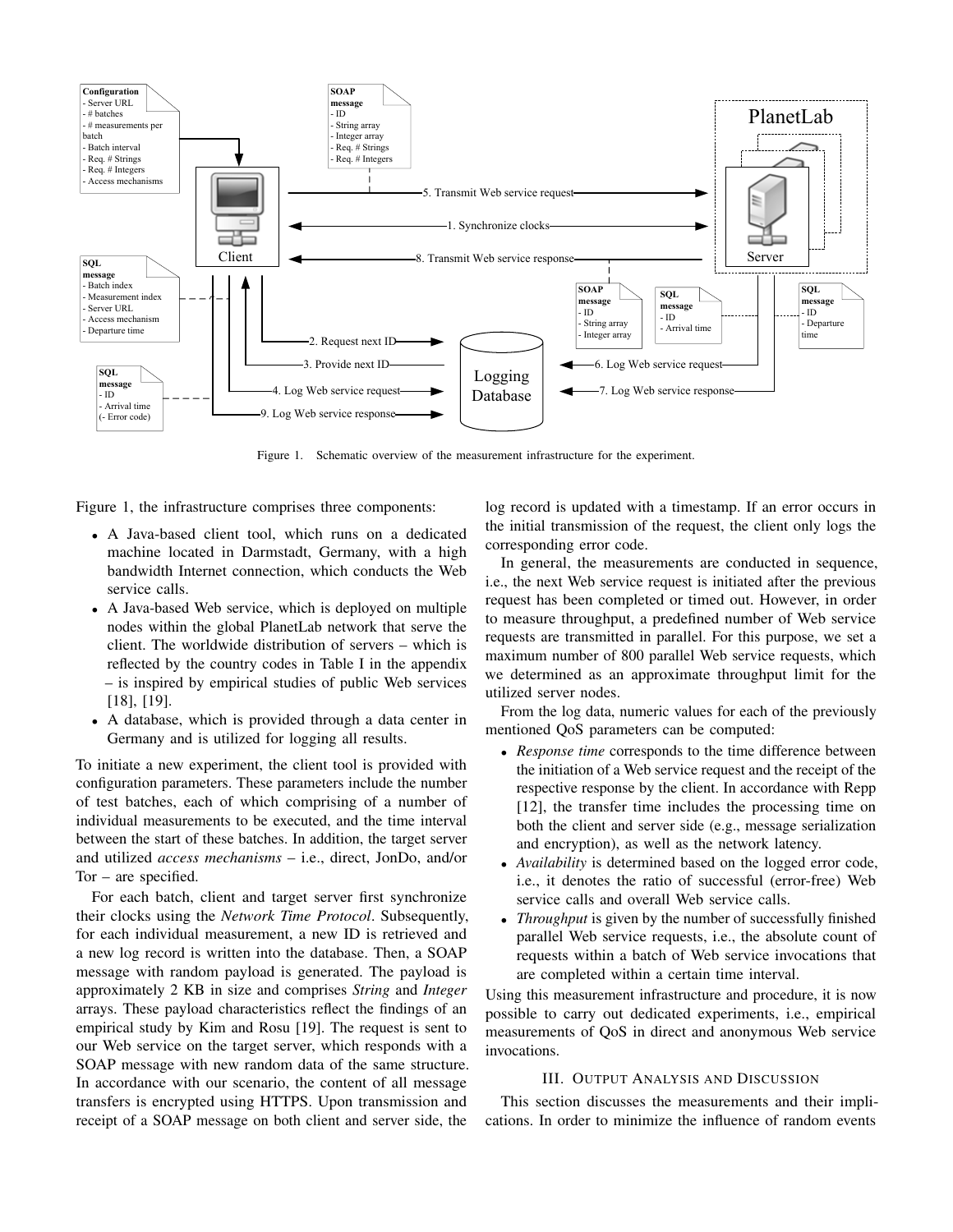based on, e.g., machine or network loads both on the client and server side, as well as in the anonymity systems, 2.25 million Web service calls were executed during different times of the day over a course of approximately three weeks.

Roughly three fourths of these calls belong to parallelized throughput measurements, in which each set of 800 calls constitutes one observation, resulting in 70 observations per server and access mechanism (i.e., 2,100 observations in total, based on 1,680,000 individual calls). The remainder belongs to sequential measurements, where each individual call constitutes one observation, which corresponds to 18,200 observations per server and access mechanism (i.e., 546,000 observations and calls in total).

We test for statistically significant differences in the observed QoS between the different access mechanisms using the following procedure: First, we determine the subsample of corresponding observations for each combination of QoS parameter and access mechanism. Subsequently, we compute the mean value and confidence interval (using  $\alpha = 0.05$ ) across all observations in the subsample. We then apply an adapted version of the so-called "visual test", which tests for overlap in the confidence intervals; i.e., an impact or difference is deemed significant if there is no overlap between the confidence intervals. In case this leads to ambiguous results, we additionally employ a  $t$ -test [20] at the identical confidence level of  $\alpha = 0.05$ . We additionally apply the previously described procedure to the respective subsamples of observations for each individual server. That is, we further test for QoS differences between the access mechanisms for each individual server, rather than on average across all servers.

An overview of all measurements and the results of the statistical tests can be found in Table I. In addition, Figure 2 illustrates the cumulative distribution function for the QoS parameter response time, and Figure 3 depicts bar charts for the QoS parameters of response time and throughput.



Figure 2. Cumulative distribution function for the QoS parameter response time (based on the aggregated sample across all servers).

#### *A. Impact on Response Time*

For the directly transmitted Web service requests, we observe a mean response time of about 200 ms. However, there are substantial variations, depending on the geographical location of the utilized server (cf. Figure 3a and Table I).

For the Web service requests using JonDo, we find significant differences in response time compared to a direct access for all ten regarded servers. On average, the use of JonDo leads to an increase in response time of about 500 ms. As can be seen from the cumulative distribution function in Figure 2, the increase is relatively constant compared to a direct access, resulting in a shift of the corresponding curve to the right. The largest increases in relative terms are found for servers that are geographically close to the client. Specifically, for the servers in Germany (DE) and the United Kingdom (UK), the increase amounts to up to 2,000%. In contrast, the smallest relative increases are observed for geographically remote servers, e.g., in New Zealand (NZ).

As a side note, it should be pointed out that we measured a substantially higher increase in response time of about 2,000 ms for the commercial version of JonDo in our previous work [7]. The difference can most likely be explained by the use of HTTPS in the experiments at hand, which appears to be transferred via a dedicated and apparently less populated proxy in the JonDo network. However, the observed change could also be attributed to (non-publicized) changes in the system architecture of JonDo in the time interval between our two experiments.

For the Web service requests using Tor, we also find significant differences in response time for all ten regarded servers compared to a direct access. On average, the use of Tor results in an increase in response time of approximately 1,600 ms. This increase is significantly higher than the change that can be observed for JonDo, both for each server individually and on average. In addition, Figure 2 indicates that the increase in response time is less constant (and, thus, less predictable) compared to a direct access. As in the case of JonDo, the highest relative increase in response time for Tor, amounting to more than 5,000%, can be observed for the geographically close server in Germany (DE). Again, the lowest relative increase occurs with a geographically remote server in Taiwan (TW).

In summary, both anonymity systems have a significant impact on the QoS parameter of response time even though they are deemed to be low-latency systems [21]. For both systems, this impact is negative, i.e., it corresponds to a substantial increase in response time, with Tor exhibiting a significantly stronger effect than JonDo.

## *B. Impact on Availability*

For all Web service requests that were directly transmitted, we found an availability of 100% across all servers.

For the Web service requests that were transmitted via JonDo, we found significant differences in the availability of two regarded servers compared to a direct access (JP, US-2). For one server, we observed a slight, yet statistically non-significant decline in availability (US-1). For the remaining seven servers,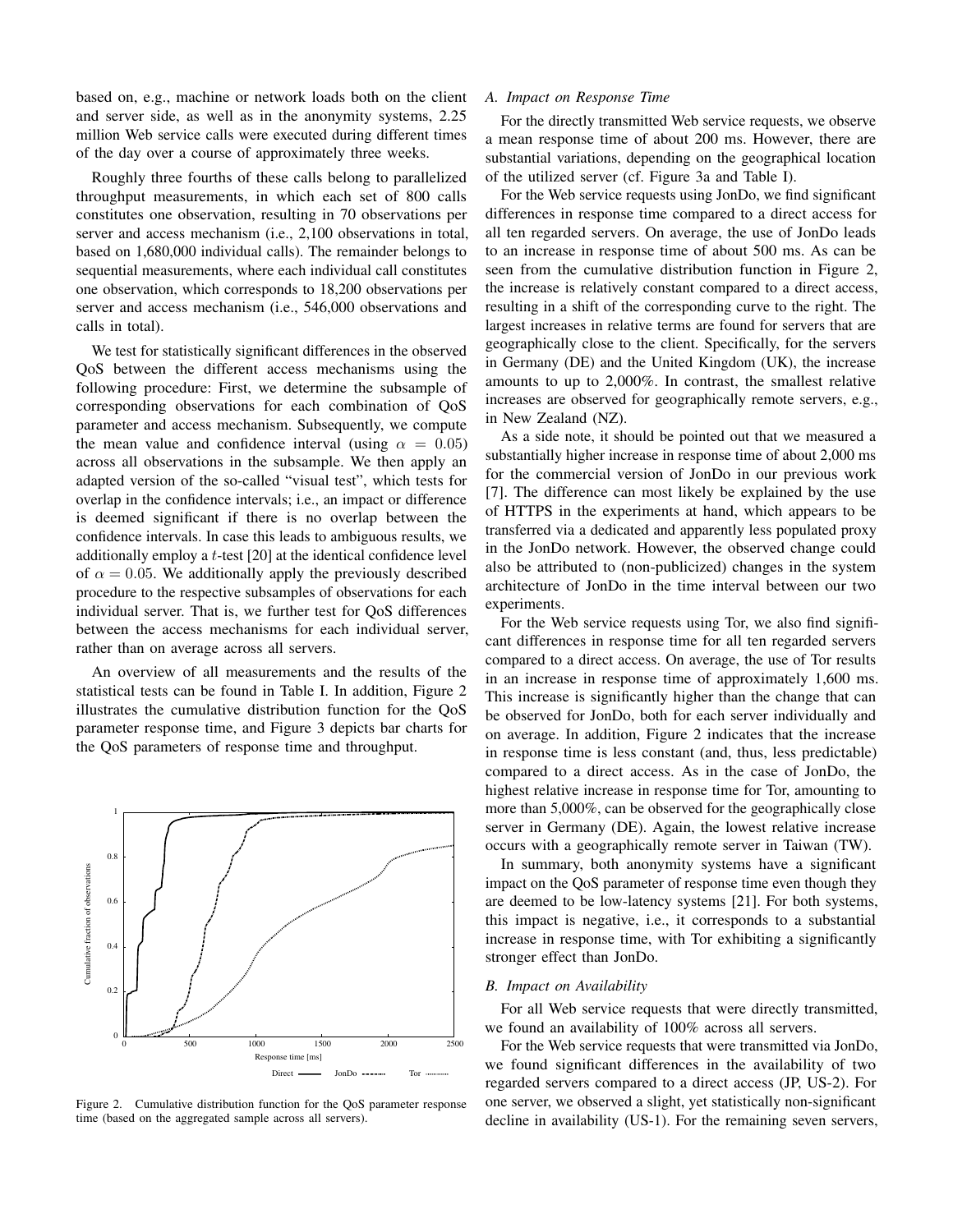

Figure 3. Measurement results for selected QoS parameters per server (mean values with 95% confidence intervals).

an availability of 100% was found, thus providing results identical to those of a direct access.

In contrast, for the Web service requests using Tor, we find significant differences in availability for nine out of the ten regarded servers, compared to a direct access. For the remaining server (JP), no reduction in availability could be observed. For all but two servers (JP, US-2), Tor exhibits significantly worse results, with respect to availability, than JonDo. However, due to these outliers, the impact is not significantly different on average across all servers.

In summary, both anonymity systems have a significant impact on the QoS parameter of availability. This notion is supported by the average value across all servers. On a more detailed level, while the use of Tor affects all but one single server in our experiments, the impact of JonDo is limited to three servers. In any case, the average availability for all servers remains well in the class of *two nines*, i.e., above 99%, with both anonymity systems.

#### *C. Impact on Throughput*

For the Web service requests that were directly submitted, a mean throughput of approximately 750 parallel Web service requests was measured (cf. Figure 3b). The Russian-based server (RU) constitutes a notable outlier with a mean throughput of about 350 parallel requests. This outlier can likely be explained by insufficient computing power, i.e., the server is not capable of successfully handling more than the observed number of requests in parallel.

Using JonDo, we observe a significant change in throughput for seven out of ten servers. Interestingly, the change is positive for two of the servers (RU and TW). A potential explanation is that JonDo queues some of the Web service requests, resulting in a delayed transmission by the client and thus receipt by the server. Accordingly, the workload on the server may become less "bursty", resulting in a smaller quantity of requests being discarded. For the remaining servers, the decline is usually in the range of 10% to 15%, with the notable exception of one server where we observe a more pronounced decline of more than 45% (UK).

For the Web service requests that were transmitted with Tor, the results are comparable to those of JonDo, with a significant change in throughput for seven servers. Again, the impact is positive for two servers (significantly for RU and non-significantly for TW), with the alleged explanation being the same as for JonDo.

Comparing JonDo with Tor, we obtain mixed results: While Tor delivers a significantly lower throughput for four servers (BR, DE, RU, US-1), the system also performs significantly better for two servers (JP, UK). Across all servers, we find no significant difference between the two anonymity systems. However, the average across all servers indicates marginal, yet non-significant advantages for Tor with respect to the QoS parameter of throughput.

In summary, the average throughput values across all servers support the notion that both anonymity systems have a significant impact on the QoS parameter of throughput. In general, the effect is negative, resulting in a reduction in throughput. However, for selected servers in our experiments, the change is positive.

# *D. Summary of Findings*

The results of our experiments indicate that the use of anonymity systems does have a significant impact on the QoS parameters response time and availability. In our experiments, the effects were negative, resulting either in a prolongation of response times or a reduction in availability. In the case of throughput, we obtained mixed results: In some cases, the presumed queuing of Web service requests may lead to a higher throughput value. However, the average impact of anonymity systems on throughput is also negative, resulting in a reduction of the maximum number of parallel Web service calls.

Thus, in reference our research question from Section I, we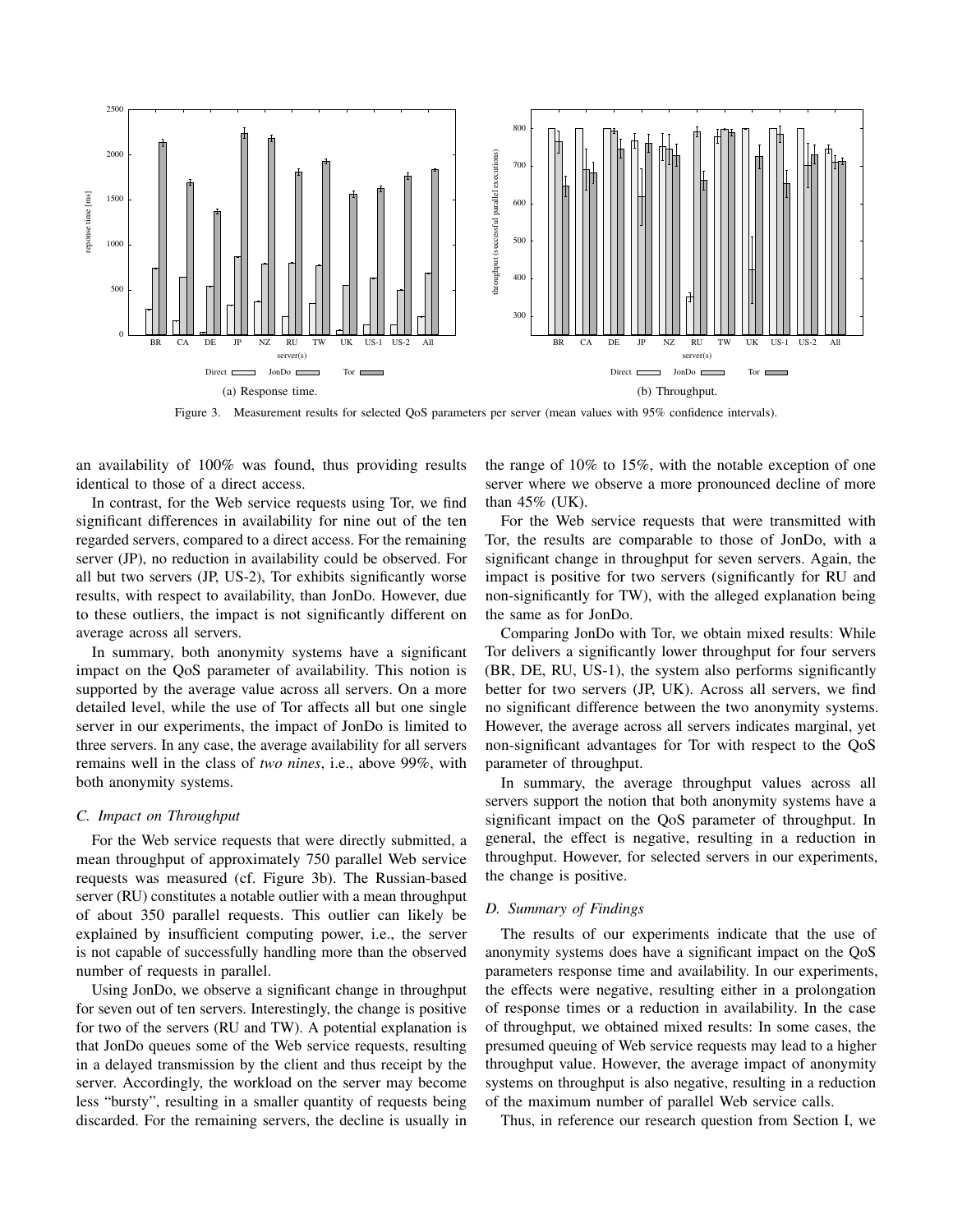conclude: *"The impact of the use of anonymity systems on the Quality of Service of Web service-based communication is significant and negative regarding the parameters response time, availability, throughput."*

With respect to the comparison of the two regarded anonymity systems, we have obtained mixed results: There is a significant difference with respect to response time, where Tor introduced an additional latency per request of about 1,150 ms compared to JonDo. However, in the case of availability and throughput, the results differ on a server to server basis, thus not permitting any statistically significant statements about the two systems on average.

In summary, with respect to the two anonymity systems, we conclude: *"The impact of the use of Tor on the Quality of Service of Web service-based communication is significantly more negative compared to (the commercial version of) JonDo for the parameter of response time, but not significantly different for availability and throughput."* For reasons of fairness, it should be pointed out again that we employed the *commercial* version of JonDo in our experiments, which, in contrast to Tor, imposes a usage fee.

Overall, our analysis indicates that both the side effects of Web service anonymity and the choice of an anonymity system should be thoroughly considered whenever cross-organizational, service-based collaboration is carried out within the Internet of Services. In practice, the decision whether a gain in anonymity (and thus, security) should be traded for a degradation in QoS lies in the hand of the service consumer. This decision may be subject to various considerations, such as regulatory requirements, internal policies that govern security, or cost considerations. In this respect, our findings provide valuable decision support, because they permit reliable quantification of Web service anonymity side effects. Accordingly, we provide our experimental results to the interested public within the comprehensive dataset *WS-Anon*<sup>4</sup> .

## *E. Limitations*

To complete the output analysis and discussion, we want to acknowledge that our research approach has some potential and factual shortcomings and limitations.

First, we only employed *one* central client that acted as service consumer. Depending on the geographical location of a service consumer, the specific QoS effects of anonymity systems may differ. In our experiments, for instance, the JonDo system may have profited from the proximity of the Mix cascade; more specifically, both the client and the Mix were located in Germany, which potentially results in lower (additional) network latency. Similarly, in the case of Tor, the location of the client within the anonymity network topology may have a substantial impact on the overall performance. For example, if many Tor nodes are geographically close to the client, the network's overall performance behavior may be more advantageous due to reduced network latency. In fact, according to empirical research by McCoy et al. [17], a substantial share of nodes and bandwidth within Tor could be attributed to German users in 2008. Thus, from a global standpoint, the performance of both JonDo and Tor may have been overestimated in our experiments.

Second, all measurements in our experiments were taken between a central client and *individual services*. Thus, we assume that a workflow is centrally controlled and that each service is individually invoked by the middleware, thus following an *orchestration* approach [22]. The *end-to-end QoS* of the complete workflow can be computed based on the QoS properties of the individual services, using appropriate aggregation functions [23], [24]. However, it may also be assumed that the services within a workflow autonomously interact through direct message exchange, thus following an *choreography* approach [22]. In the context of service selection, such a model has been assumed by, e.g., Yu et al. [25]. In this case, the QoS properties of the communication links between pairs of services – rather than just between the client and each service – would be of relevance as well.

Third, the geographical distribution of servers as well as the size and structure of the exchanged messages in our experiments is based on empirical findings by Kim and Rosu [19] and Zheng et al. [18]. However, these authors have examined contemporary *public* Web services, which may not necessarily be representative of the future *commercial* services that will be offered in the Internet of Services.

Fourth, the PlanetLab nodes that acted as servers in our experiments are operated by third parties. Thus, these nodes were not under our full control in terms of performance behavior; specifically, the computational load on an individual node may be subject to the requirements of other PlanetLab users. This effect may be comparable to the load on an actual public Web server. However, because PlanetLab is primarily intended for scientific purposes, it does not necessarily fully resemble the behavior of a commercial Web service host in the Internet of Services.

## IV. RELATED WORK

The work at hand constitutes a substantial extension of our previous research [7]. In this past work, our aim was to quantify the impact of anonymity systems on the efficiency of real-world, public Web service executions, represented by the QoS attribute of response time. Now, we additionally regard the QoS attributes of availability and throughput. We also validate the significance of the observed QoS difference using common statistical methods. This work should also be seen as a complement to another previous publication [6], in which we aimed to quantify the risks of attacks on anonymity systems, but did not examine the side effects of countermeasures.

Issues related to QoS, especially performance aspects such as network latency, have been addressed previously both for Web services, e.g., [18], [26], and anonymity systems, e.g., [16], [21], [27]. However, the combination of Web services and anonymity systems has – to the best of our knowledge – not been covered by research so far, except by our previous work and the work at hand.

<sup>4</sup>http://www.kom.tu-darmstadt.de/ws-anon/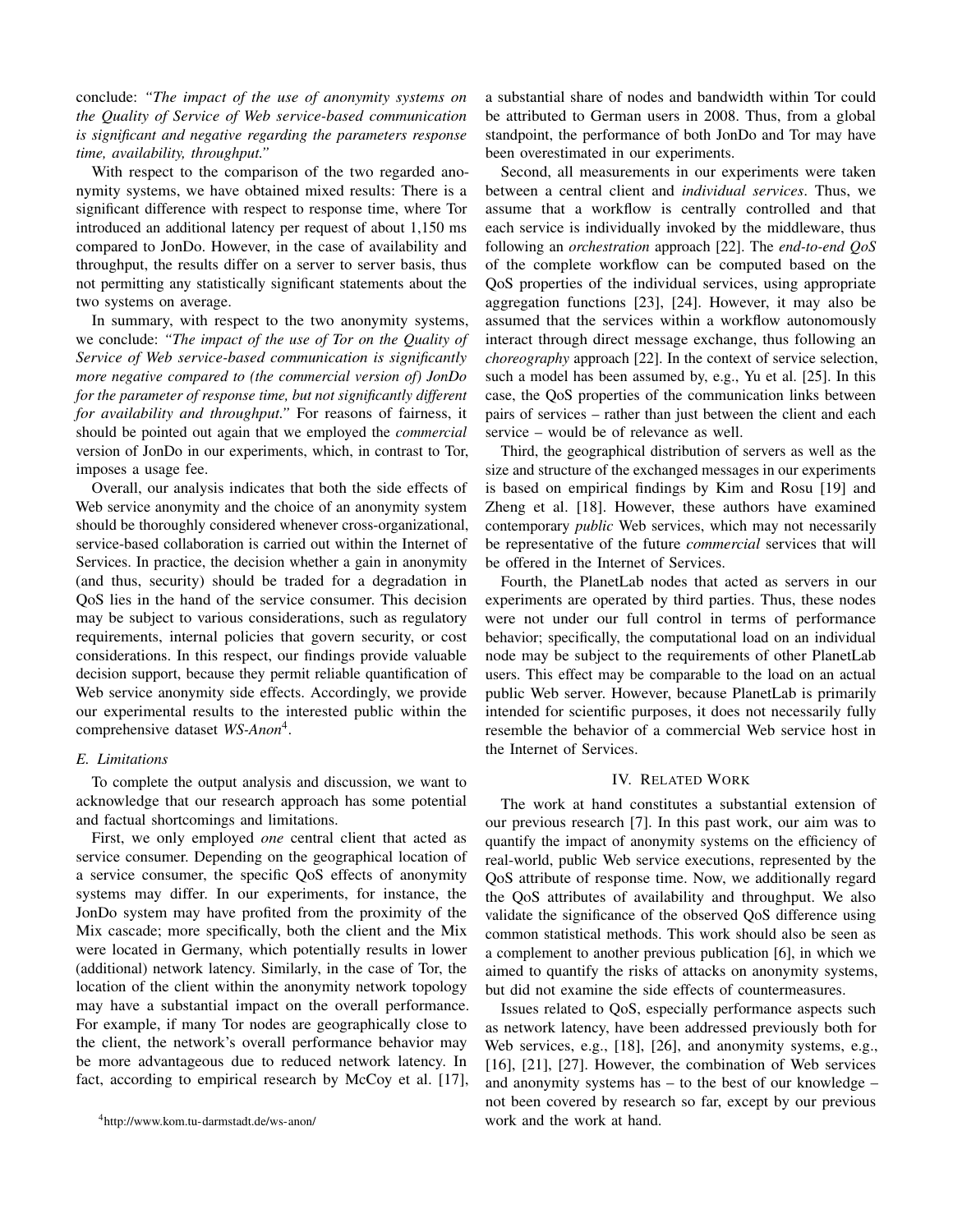A general analysis of the Tor system has been conducted by McCoy et al. [17]. Their work focuses on information about the applications and users of Tor and highlighting potential security problems in the system. It lacks, e.g., a comparison to other systems such as JonDo. Dhungel et al. present an analysis of reasons for delays within Tor, but also do not provide comparable numbers for JonDo [27].

Empirical measurements in the Tor and AN.ON (the predecessor of JonDo) networks have been conducted by Wendolsky et al. [28]. In contrast to our work, the authors focus on general Internet applications and do not operate a dedicated infrastructure for measurements, but use public Web sites. Wendolsky et al. further restrict their analysis to the QoS parameters of latency and bandwidth in terms of the data transfer rate, thus omitting availability and throughput as observed within the study at hand. Experiments regarding latency and bandwidth in Tor alone have been conducted by, e.g., Dingledine and Murdoch [29]. However, the numbers observed are for general Web servers and not discussed in the context of the Internet of Services.

Besides, to the best of our knowledge, the issue of anonymous communication between the different organizational participants of an SOA has not received attention from the research community. Further aspects of anonymity such as the issue of anonymous Web service provision, as well as consumption are addressed, e.g., by Papastergiou et al. [30]. However, such functionality is rather undesirable in the context of cross-organizational collaboration in the Internet of Services. In fact, the situation that provider and consumer know and trust each other constitutes a prerequisite for functions such as billing, but also for compliance reasons.

In summary, to the best of our knowledge, none of the related work has previously examined the side effects of anonymity systems on different QoS parameters in the context of the Internet of Services. As major contribution, our work provides an empirical analysis based on a realistic setting with real-world anonymity systems and multiple distributed Web services.

### V. SUMMARY

In the Internet of Services, organizations will be able to realize (parts of) their business processes using services from external providers. This results in a variety of novel security threats. Specifically, the security goal of relationship anonymity may be threatened: By surveilling the message exchange between an organization and its service providers, attackers might unveil sensitive information about the underlying business processes, even if standard security mechanisms, such as encryption, are in place.

However, the goal of relationship anonymity may be realized through the use of standard anonymity systems, which obfuscate the communication relation between two parties. In the work at hand, we have examined and empirically analyzed to which extent such anonymity systems – specifically, the JonDo and Tor systems – may affect the Quality of Service of service executions.

For this purpose, we have implemented a testbed-oriented distributed measurement infrastructure. We have conducted experiments involving ten globally distributed server nodes using PlanetLab, thus collecting approximately 2.25 million individual measurements of Web service calls. In our analysis, we found that the use of anonymity systems significantly and negatively affects the Quality of Service parameters of response time, availability, and throughput. We also observed that Tor provides significantly more negative results with respect to response time, but could not find any statistically significant differences for the other two parameters.

In the future, we aim to exploit these findings through the extension of our existing QoS-aware service selection approach [23], [24]. This will permit the explicit consideration of anonymity requirements, but also the observed side-effects of anonymity, in the composition and execution of service-based workflows.

#### ACKNOWLEDGEMENTS

This work is partially supported by E-Finance Lab e. V., Frankfurt am Main, Germany (www.efinancelab.de) as well as the Austrian Science Fund (FWF): P23313-N23. We would like to thank Christian Gottron for his extensive support regarding PlanetLab and Sebastian Kaune for his valuable hints concerning the statistical methods.

#### **REFERENCES**

- [1] M. P. Papazoglou, P. Traverso, S. Dustdar, and F. Leymann, "Serviceoriented Computing: State of the Art and Research Challenges," *Computer*, vol. 40, no. 11, pp. 38–45, 2007.
- [2] C. Schroth, "The Internet of Services: Global Industrialization of Information Intensive Services," in *Proceedings of the Second IEEE International Conference on Digital Information Management (ICDIM 2007)*, 2007, pp. 635–642.
- [3] R. Kanneganti and P. Chodavarapu, *SOA Security*. Manning Publications, 2008.
- [4] A. Miede, T. Ackermann, N. Repp, D. F. Abawi, R. Steinmetz, and P. Buxmann, "Attacks on the Internet of Services – The Security Impact of Cross-organizational Service-based Collaboration," in *Proceedings of the Multikonferenz Wirtschaftsinformatik (MKWI 2010)*, 2010, pp. 425–426 (short) and 2151–2162 (full).
- [5] A. Pfitzmann and M. Hansen, "A Terminology for Talking about Privacy by Data Minimization: Anonymity, Unlinkability, Undetectability, Unobservability, Pseudonymity, and Identity Management," http://dud.inf. tu-dresden.de/Anon\_Terminology.shtml, Aug. 2010, v0.34. Last access on January 24, 2013.
- [6] A. Miede, G. Şimşek, S. Schulte, D. F. Abawi, J. Eckert, and R. Steinmetz, "Revealing Business Relationships – Eavesdropping Cross-organizational Collaboration in the Internet of Services," in *Proceedings of the Tenth International Conference Wirtschaftsinformatik (WI 2011)*, vol. 2, 2011, pp. 1083–1092.
- [7] A. Miede, U. Lampe, D. Schuller, J. Eckert, and R. Steinmetz, "Evaluating the QoS Impact of Web Service Anonymity," in *Proceedings of the Eighth IEEE European Conference on Web Services (ECOWS 2010)*, 2010, pp. 75–82.
- [8] B. Chun, D. Culler, T. Roscoe, A. Bavier, L. Peterson, M. Wawrzoniak, and M. Bowman, "PlanetLab: An Overlay Testbed for Broad-Coverage Services," *ACM SIGCOMM Computer Communication Review*, vol. 33, pp. 3–12, 2003.
- [9] N. Spring, L. Peterson, A. Bavier, and V. Pai, "Using PlanetLab for Network Research: Myths, Realities, and Best Practices," *ACM SIGOPS Operation Systems Review*, vol. 40, pp. 17–24, 2006.
- [10] J. Schmitt, *Heterogeneous Network Quality of Service Systems*. Kluwer Academic Publishers, 2001.